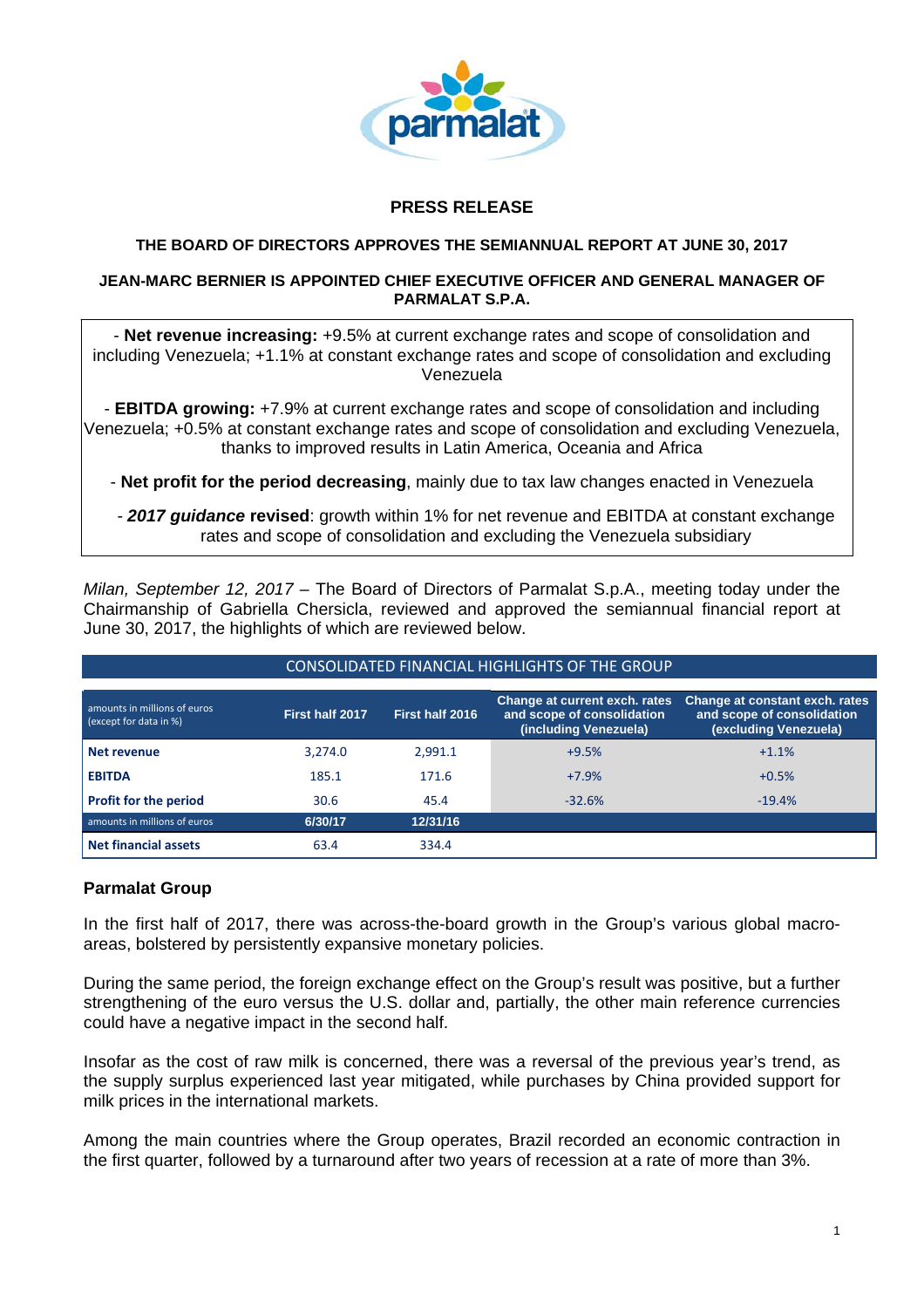

In Venezuela, however, the situation remains critical, both from an economic and political standpoint.

More specifically, **net revenue** increased to 3,274 million euros, up 282.9 million euros (+9.5%) compared with 2,991.1 million euros in the first half of 2016. With data at constant exchange rates and scope of consolidation<sup>1</sup> and excluding the results of the Venezuelan subsidiary, the gain in net revenue was 1.1%, with a positive contribution from all of the regions where the Group operates, with the exception of Latin America and Oceania.

**EBITDA** totaled 185.1 million euros, or 13.5 million euros more (+7.9%) than the 171.6 million euros earned in the first six months of 2016. With data at constant exchange rates and comparable scope of consolidation and excluding the results of the Venezuelan subsidiary, EBITDA grew at a rate of 0.5%, thanks mainly to improvements achieved in Latin America, Oceania and Africa.

The increase in profitability reported by the Group reflects the positive impact of a partial improvement in operating efficiency and the containment of overheads.

The performance of the main geographic areas is reviewed below.

### **Europe**

The Europe sales region reported net revenue of 550.2 million euros and EBITDA of 49 million euros in the first half of 2017.

Results with data at constant exchange rates showed net revenue increasing by 1.4%, but EBITDA contracted by 11.6% compared with the previous year, due to the negative effect of a change in the terms for the procurement of raw milk.

In **Italy**, the trend was negative in the main markets where the local subsidiary operates. In the milk segment, despite these challenging market conditions, Parmalat was able to retain the leadership position in both the UHT milk and pasteurized milk categories (counting all channels). In the UHT cream category, the local subsidiary retained the leadership position, with its *Chef* brand, increasing its value market share.

# **North America**

In the first six months of 2017, the region's net revenue totaled 1,229.9 million euros and EBITDA amounted to 110.3 million euros.

With data at constant exchange rates, net revenue showed an increase of 4.5%, but EBITDA decreased by 4.1% compared with the previous year.

In the **United States of America** the cheese market in which the local subsidiary operates, held relatively steady compared with the previous year. Parmalat, which began to operate also in the mozzarella and grated cheese segments, confirmed its leadership position in the soft ripened cheese, chunk mozzarella and ricotta categories and held unchanged its competitive positions in the other segments in which it operates.

The local subsidiary continued to pursue a marketing strategy based on strengthening its global brands and improving process efficiency for operating costs.

In **Canada** Parmalat, despite some difficulties in the industrial and commercial areas, significantly increased its value market share in the cheese segment, confirming its competitive position, and held unchanged its positions in the milk and yogurt categories.

j. <sup>1</sup> A comparable scope of consolidation is obtained by excluding the results of the activities acquired in 2016 (Parmalat Australia YD) and 2017 (Chile).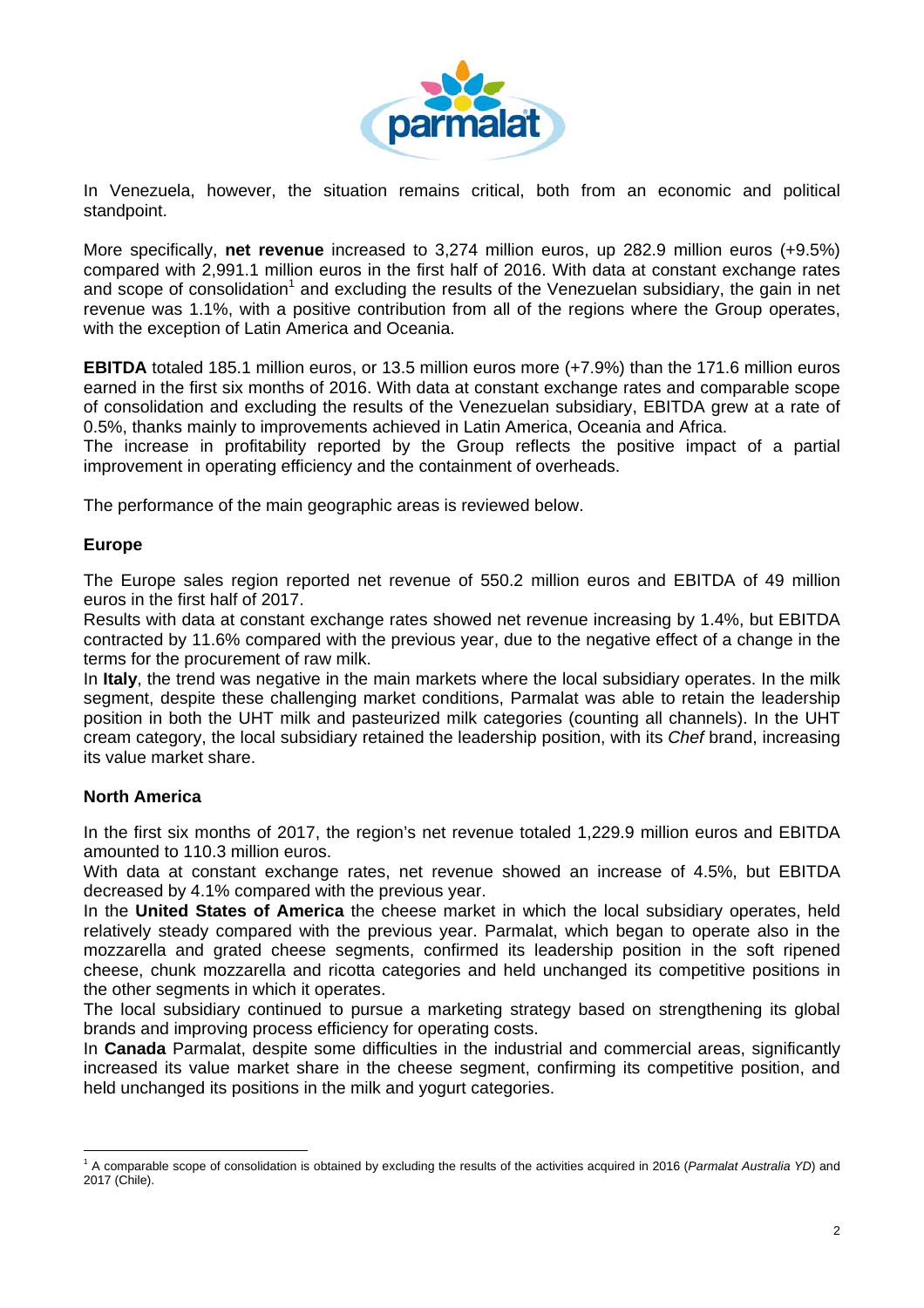

# **Latin America**

The Latin America sales region includes the subsidiaries that operate in Brazil, Mexico Venezuela, Colombia, Ecuador, Argentina, Uruguay, Paraguay and other lesser operations.

The Group, which during the year further strengthened its presence in Latin America with the acquisition of production activities in Chile, is in the process of implementing at its main subsidiaries in this region a series of organizational programs, involving processes and systems, aimed at improving operating effectiveness and efficiency.

In the first half of 2017, excluding the effects of hyperinflation in Venezuela, the sales region reported net revenue of 731.1 million euros and EBITDA of 21.3 million euros.

At constant exchange rates and comparable scope of consolidation, excluding Venezuela's contribution, the data showed a net revenue decrease of 4.6% but a gain in EBITDA compared with the previous year.

In **Brazil**, within the context of a still ongoing reorganization process, the results for the first half of 2017 were positive overall, thanks in part to the important investment program that the local subsidiary is implementing. Parmalat confirmed its position as the leader of the UHT milk category and retained the second-place position in the cheese category.

The subsidiaries that operate in **Colombia, Mexico, Argentina** and **Uruguay** find themselves in challenging situations resulting from changes in the costs of production components and difficulties in implementing appropriate sales policies in the face of difficult competitive situations.

In **Venezuela**, in a critical context both economically and politically, the local subsidiary experienced a sharp reduction in sales volumes compared with the previous year.

# **Africa**

In the first six months of 2017, the Africa sales region generated net revenue of 219.2 million euros and EBITDA of 14.6 million euros.

With data at constant exchange rates, the results showed gains of 6.7% for net revenue and 13.5% for EBITDA.

In **South Africa**, Parmalat continued to be the leader in the flavored milk segment, with an important value market share, and confirmed its second-place competitive position in the UHT milk segment. In the cheese category, the local subsidiary further strengthened its leadership position, thanks to the *Parmalat* brand and the migration of products from local brands to global brands. In the yogurt segment, Parmalat confirmed its second-place competitive position.

# **Oceania**

The region reported net revenue of 525.9 million euros and EBITDA of 12.9 million euros in the first half of 2017.

With data at comparable exchange rates and scope of consolidation, net revenue decreased by 2% compared with the previous year, but profitability improved by 31.7%, thanks to the sales policies currently being implemented and the successful market positioning of the Group's brands.

In **Australia**, Parmalat is the leader of the pasteurized milk category and retained its second-place position both in the flavored milk and UHT milk categories. In addition, the local subsidiary continued to hold the top competitive position in the dessert market and the second position in the yogurt segment.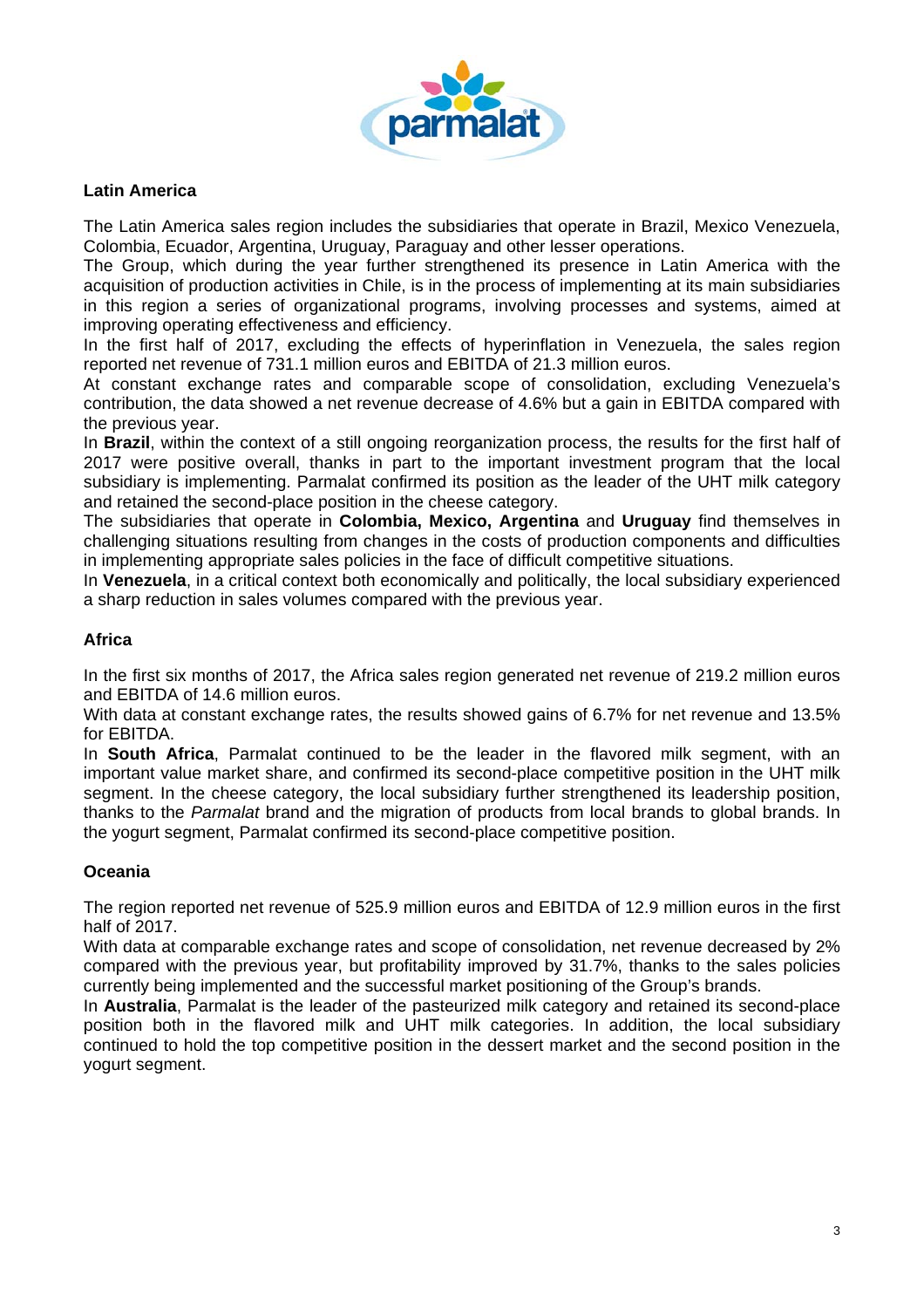

The **profit for the period** amounted to 30.6 million euros, or 14.8 million euros less than the 45.4 million euros earned in the first half of 2016 (-32.6%), attributable primarily to a change in tax laws enacted in Venezuela in the second half of the previous year that eliminated the tax deductibility of the inflation effect.

With data at constant scope of consolidation and excluding the Venezuelan subsidiaries, this item showed a decrease of 7.7 million euros.

**Net financial assets** amounted to 63.4 million euros, down 271 million euros compared with 334.4 million euros at December 31, 2016. The main reasons for this decrease include: the cash absorbed by non-recurring transactions for 237.1 million euros, mainly in connection with the acquisition of the groups *La Vaquita* and *Karoun* in Chile and the United States, respectively; the cash absorbed by operating activities for 57.5 million euros (52.1 million euros at June 30, 2016) mainly attributable to seasonal factors; the payment of dividends for 29 million euros; and a negative translation effect of 20 million euros. This decrease was offset in part by the cash generated by financing activities for 73.4 million euros.

# **PARMALAT S.p.A.**

The **profit for the period** decreased to 17.7 million euros, or 4.3 million euros less than the 22 million euros earned in the first half of 2016. This reduction was mainly determined by a reduction in EBITDA, offset in part by a decrease in depreciation and amortization and lower non-recurring charges.

Net financial income and income from investee companies (dividends) were little changed compared with the first half of 2016.

The **net financial position** went from net financial assets of 61.3 million euros at December 31, 2016 to net financial debt of 3.3 million euros at June 30, 2017. This change is mainly attributable to the effect of higher financial investments made to support the acquisitions carried out during the first half of the year and to the payment of the 2016 dividend.

Cash and cash equivalents and other financial assets are invested in sight deposits and short-term instruments with counterparties belonging to top banking groups.

 *\* \* \* \* \** 

# **Business Outlook**

In some geographic areas, an uptick in the cost of raw milk is creating problems in updating sales terms, due to the policies pursued both by some competitors and by customers, with potentially significant effects on the Group's sales volumes.

In addition, despite the progress made compared with the previous year, some issues in the implementation of programs planned in the industrial and logistics areas are affecting performance in the third quarter, creating expectations of some delays also in the final quarter of the year.

#### **2017 Guidance**

In light of these considerations, at constant exchange rates and scope of consolidation and excluding the impact of Venezuela, the evolution of net revenue and EBITDA, while still positive, is expected to be limited within 1%.

*\* \* \* \* \**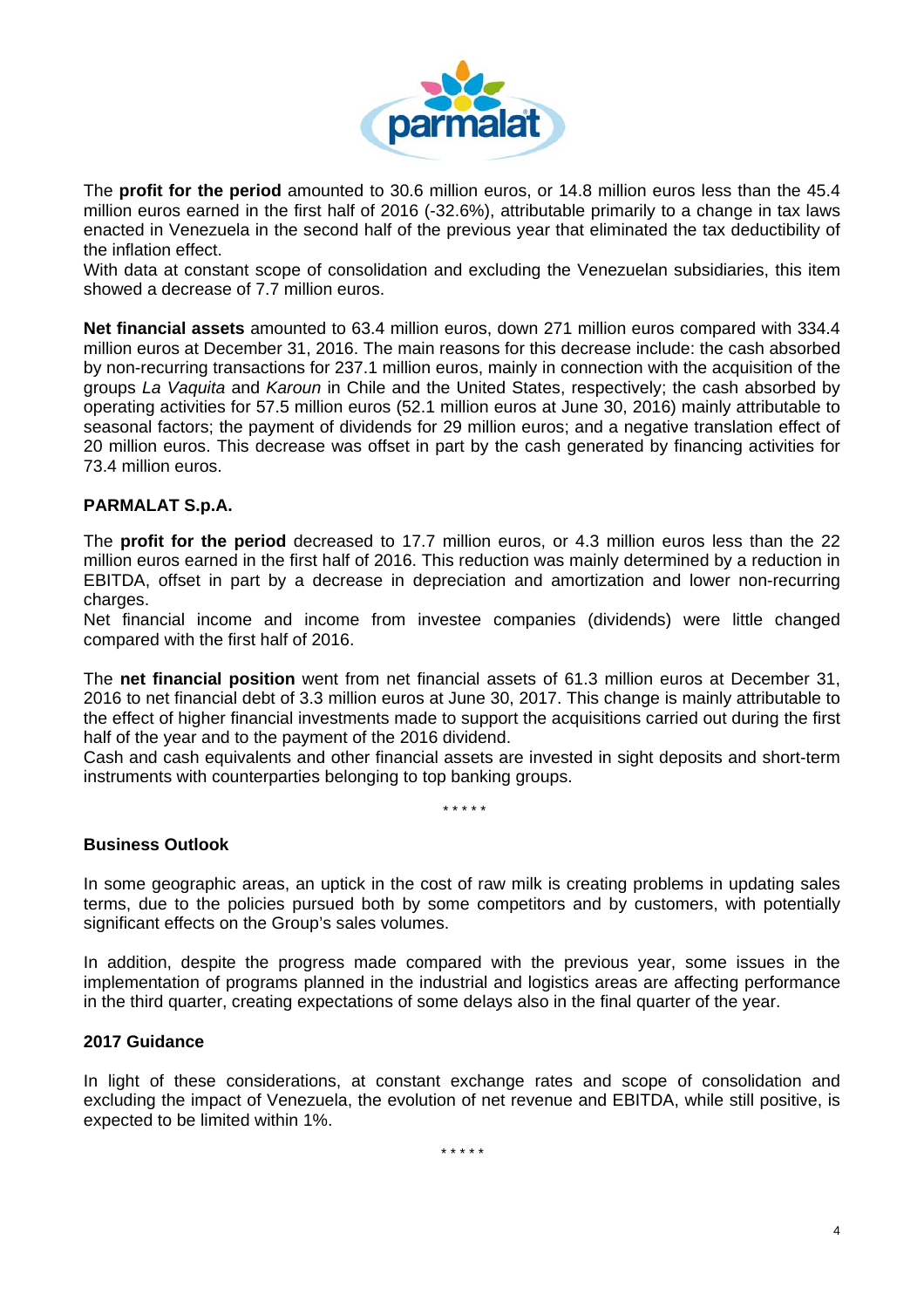

*Disclaimer* 

*This document contains forward looking statements, particularly in the section entitled "Business Outlook". Projections for 2017 and 2018 are based, inter alia, on the Group's performance in the second quarter of 2017 and take into account current trends in the third quarter. The Group's performance is affected by exogenous variables that could have unforeseen consequences in terms of its results: these variables, which reflect the peculiarities of the different countries where the Group operates, are related to weather conditions and to economic, socio-political and regulatory factors.* 

*\* \* \* \* \** 

# **Conference Call with the Financial Community**

The data of the semiannual financial report will be presented to the financial community today, at 6:00 PM (CET) – 5:00 PM (GMT), in a conference call. The presentation will be followed by a Q&A session.

The conference call may be accessed through the following telephone numbers:

 800 40 80 88 ; +39 06 33 48 68 68 ; +39 06 33 48 50 42 Access code: \* 0

# **Jean-Marc Bernier appointed Chief Executive Office and General Manager of Parmalat S.p.A.**

*\* \* \* \* \** 

Further to the resignation by Yvon Guérin from the posts of Director, Chief Executive Officer and General Manager of Parmalat S.p.A. announced this past July 28, effective as of today's meeting of the Board of Directors, the Board of Directors, upon a motion by Director Michel Peslier, acting pursuant to and for the purposes of Article 11 of the Company Bylaws and Article 2386 of the Italian Civil Code and with the favorable opinion of the Board of Statutory Auditors, appointed Jean-Marc Bernier to the post of Company Director for a term of office ending with the next shareholders' meeting.

Based on an affidavit provided by Mr. Bernier, the Board of Directors verified that he does not meet the independence requirement pursuant to Article 147-*ter,* Section 4, of the TUF, which cites Article 148, Section 3, of the TUF and Article 3 of the Corporate Governance Code of Borsa Italiana S.p.A.. Mr. Bernier stated that he does not hold any Company shares.

The Board of Directors, taking also into account the favorable conclusions of the activity carried out by the Nominating and Compensation Committee, appointed Jean-Marc Bernier Chief Executive Officer and named him General Manager of the Company, awarding him the corresponding powers.

Jean-Marc Bernier has enjoyed an extended career at the Lactalis Group, which he joined in 1995, holding positions in increasing responsibility in France and Italy, where he served as Chief Executive Officer of Gruppo Lactalis Italia, a leader in the Italian dairy industry with such brands as *Galbani, Invernizzi, Locatelli* and *Vallelata*. Jean-Marc Bernier's curriculum vitae is available on the website www.parmalat.com.

*\* \* \* \* \** 

*As required by Article 154 bis, Section 2, of the Uniform Financial Code (Legislative Decree No. 58/1998), Pierluigi Bonavita, in his capacity as Corporate Accounting Documents Officer, declares that the accounting information provided in this press release is consistent with the information in the supporting documents and in the Company's books of accounts and other accounting records.* 

*\* \* \* \* \**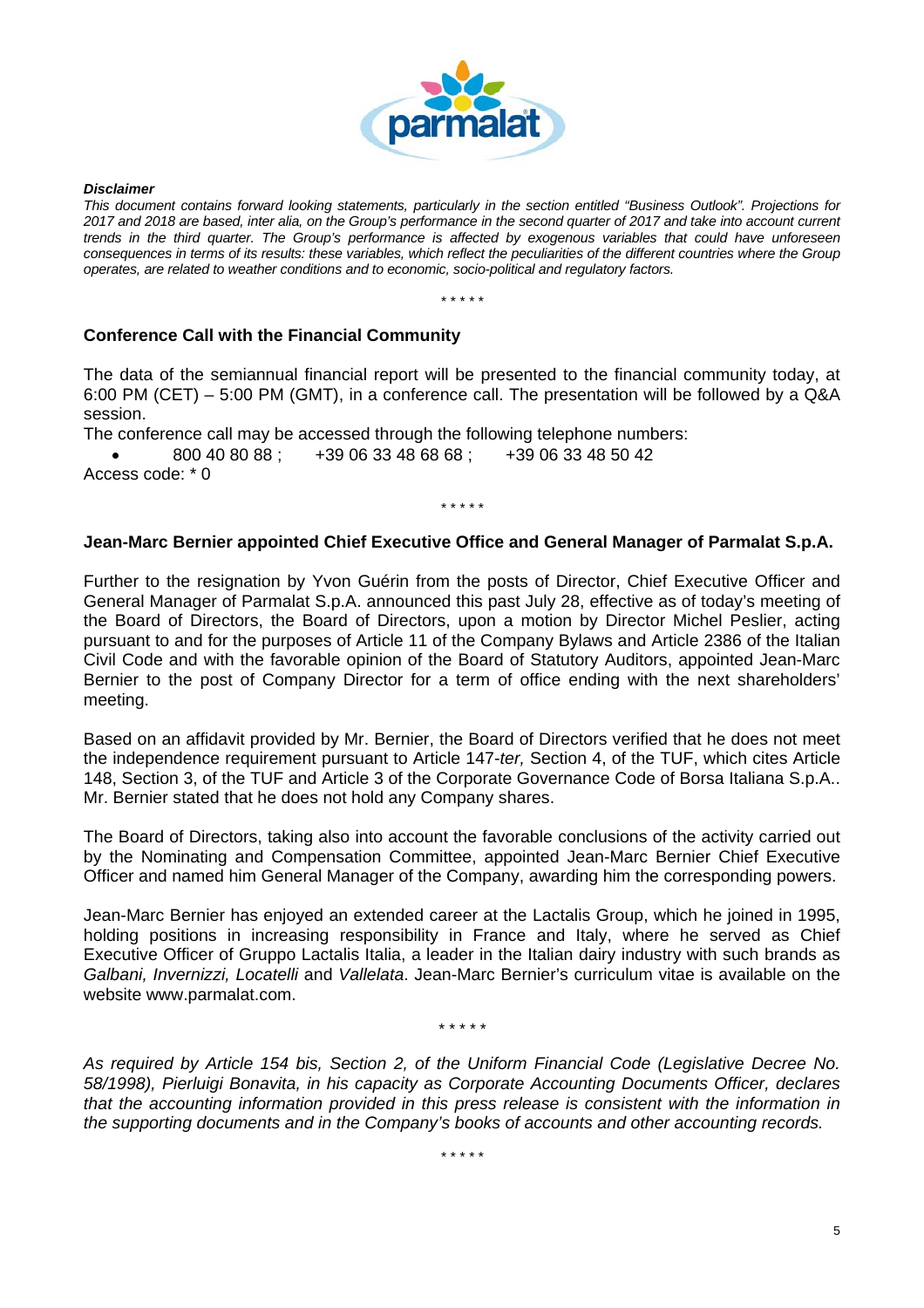

The Semiannual Financial Report at June 30, 2017, together with the report of the Independent Auditors, will be available, within their respective statutory deadlines, at the Company's registered office, 9 Via Guglielmo Silva, in Milan, through the storage mechanism 1Info (www.1Info.it) and on the Company website: www.parmalat.com  $\rightarrow$  Investor Relations  $\rightarrow$  Financial reports.

*\* \* \* \* \** 

Schedules providing a condensed presentation of the income statement, statement of financial position and cash flow are annexed to this press release.

*\* \* \* \* \** 

**Company contacts** 

Press Office external.communication@parmalat.net

Investor Relations l.bertolo@parmalat.net

www.parmalat.com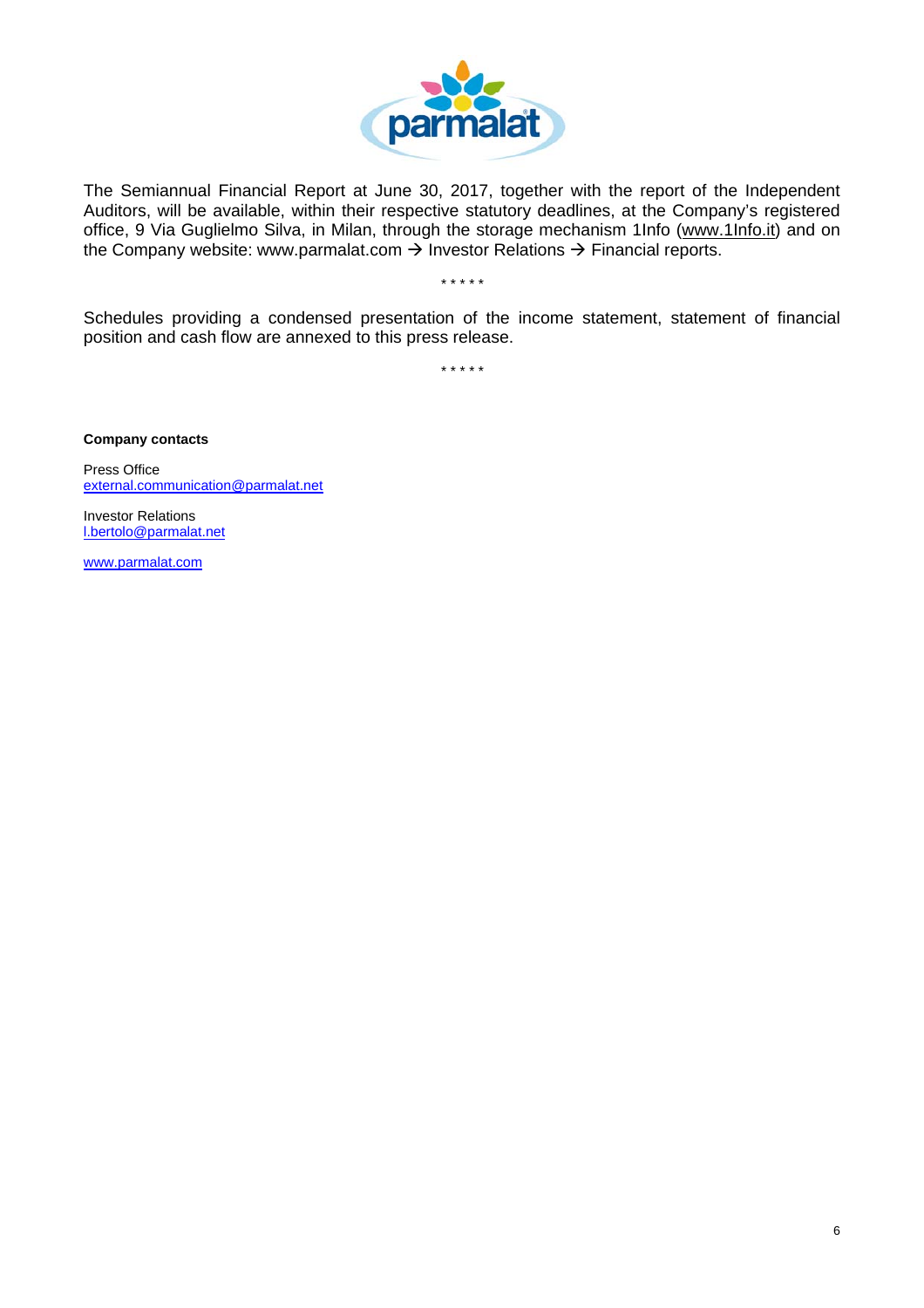

# **Data by Geographic Region**

| (amounts in millions of euros) | First Half 2017    |               |                 |                    | First Half 2016 |                 | Delta %            |               |
|--------------------------------|--------------------|---------------|-----------------|--------------------|-----------------|-----------------|--------------------|---------------|
| Region                         | <b>Net Revenue</b> | <b>EBITDA</b> | <b>EBITDA %</b> | <b>Net Revenue</b> | <b>EBITDA</b>   | <b>EBITDA %</b> | <b>Net Revenue</b> | <b>EBITDA</b> |
| Europe                         | 550.2              | 49.0          | 8.9             | 532.1              | 54.8            | 10.3            | $+3.4%$            | $-10.6%$      |
| <b>North America</b>           | 1,229.9            | 110.3         | 9.0             | 1,144.3            | 111.8           | 9.8             | $+7.5%$            | $-1.3%$       |
| <b>Latin America</b>           | 731.1              | 21.3          | 2.9             | 628.9              | 10.1            | 1.6             | $+16.2%$           | $+111.8%$     |
| Africa                         | 219.2              | 14.6          | 6.7             | 173.6              | 10.7            | 6.2             | $+26.3%$           | $+36.3%$      |
| Oceania                        | 525.9              | 12.9          | 2.5             | 496.1              | 10.9            | 2.2             | $+6.0%$            | $+18.2%$      |
| Other <sup>1</sup>             | (8.2)              | (6.7)         | n.s.            | (7.9)              | (8.8)           | n.s.            | n.s.               | $-23.5%$      |
| Group excl. hyperinflation     | 3,248.2            | 201.3         | 6.2             | 2,967.0            | 189.4           | 6.4             | +9.5%              | $+6.3%$       |
| Hyperinflation in Venezuela    | 25.8               | (16.3)        | n.s.            | 24.1               | (17.8)          | n.s.            | n.s.               | n.s.          |
| Group                          | 3,274.0            | 185.1         | 5.7             | 2,991.1            | 171.6           | 5.7             | +9.5%              | $+7.9%$       |

*Regions represent the consolidated countries.*

*1. Includes other non‐core companies, eliminations between regions and Group's Parent Company costs.*

In order to improve comparability with the 2016 data, the table below presents the Group's results at constant exchange rates and comparable scope of consolidation and excluding Venezuela:

| (amounts in millions of euros)                        | First Half 2017    |       | First Half 2016        |                    |               |                 | Delta %            |               |
|-------------------------------------------------------|--------------------|-------|------------------------|--------------------|---------------|-----------------|--------------------|---------------|
| Region                                                | <b>Net Revenue</b> |       | <b>EBITDA EBITDA %</b> | <b>Net Revenue</b> | <b>EBITDA</b> | <b>EBITDA %</b> | <b>Net Revenue</b> | <b>EBITDA</b> |
| Europe                                                | 539.5              | 48.4  | 9.0                    | 532.1              | 54.8          | 10.3            | $+1.4%$            | $-11.6%$      |
| <b>North America</b>                                  | 1,195.9            | 107.2 | 9.0                    | 1,144.3            | 111.8         | 9.8             | +4.5%              | $-4.1%$       |
| Latin America                                         | 563.7              | 6.6   | 1.2                    | 591.0              | 1.2           | 0.2             | $-4.6%$            | +471.0%       |
| <b>Africa</b>                                         | 185.1              | 12.1  | 6.6                    | 173.6              | 10.7          | 6.2             | $+6.7%$            | $+13.5%$      |
| Oceania                                               | 456.7              | 13.5  | 2.9                    | 465.8              | 10.2          | 2.2             | $-2.0%$            | $+31.7%$      |
| Other <sup>1</sup>                                    | (8.7)              | (7.1) | n.s.                   | (7.9)              | (8.7)         | n.s.            | n.s.               | $-19.1%$      |
| Group                                                 |                    |       |                        |                    |               |                 |                    |               |
| (constant exch. rates/<br>scope of consolidation) $2$ | 2,932.2            | 180.8 | 6.2                    | 2,898.9            | 179.9         | 6.2             | $+1.1%$            | $+0.5%$       |

*Regions represent the consolidated countries.*

*1. Includes other non‐core companies, eliminations between regions and Group's Parent Company costs.*

*2. Excluding Venezuela and new activities consolidated in 2016 (Parmalat Australia YD) and in 2017 (Chile)*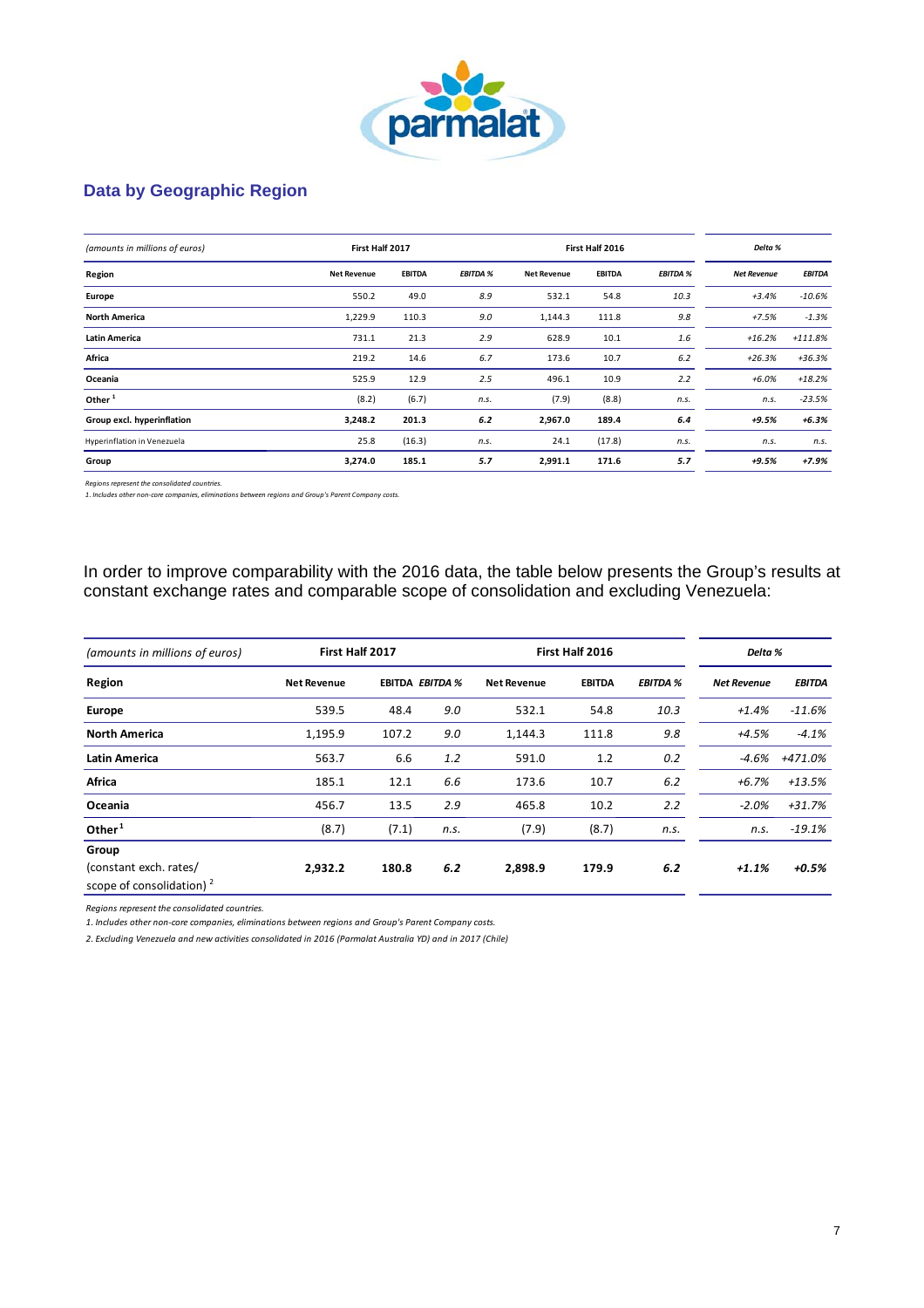

# **Like for Like Net Revenue and EBITDA**

The diagram below presents the main variables that determined the evolution of net revenue and EBITDA in the first half of 2017, compared with the previous year.

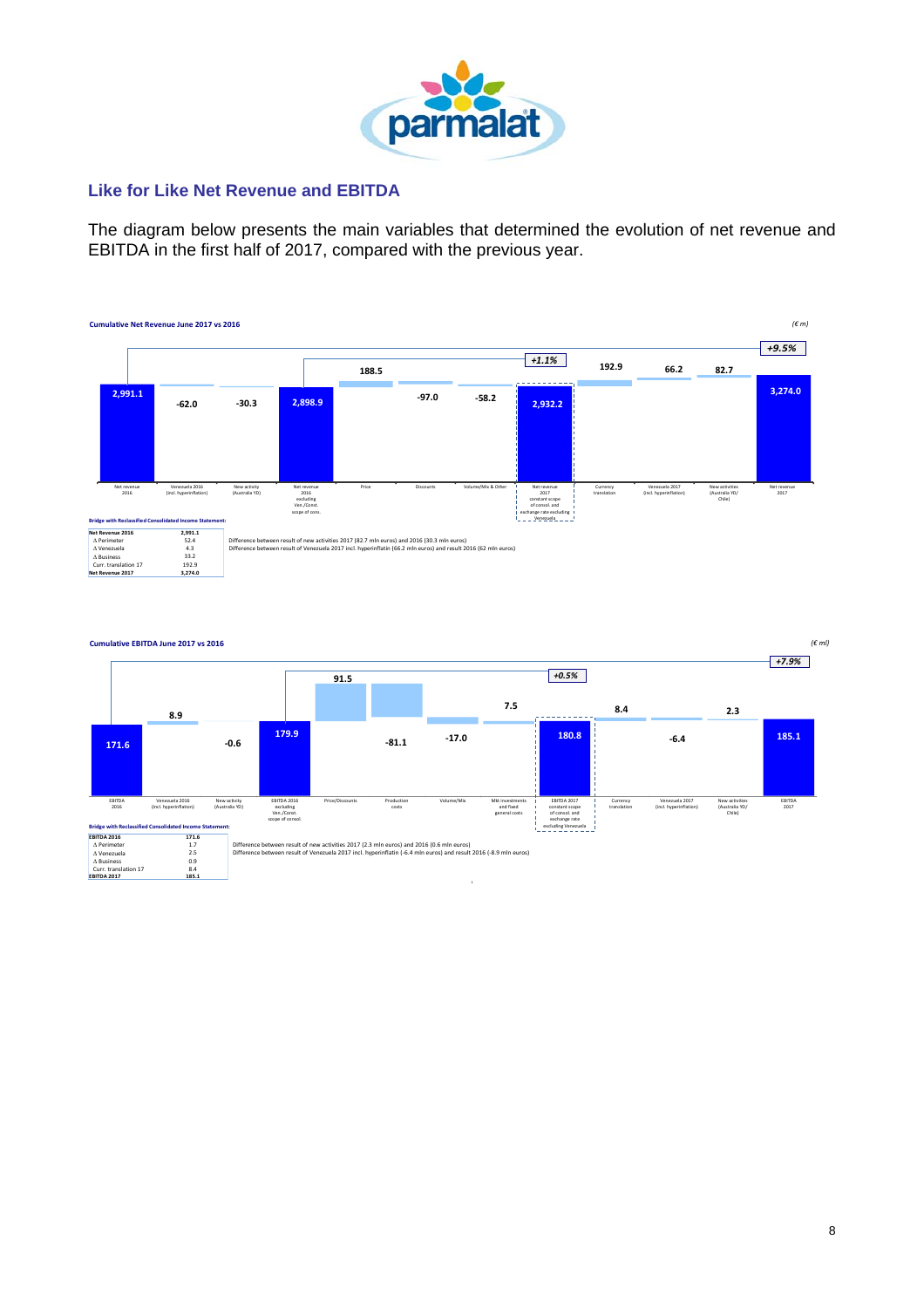

# **Consolidated Statement of Cash Flows**

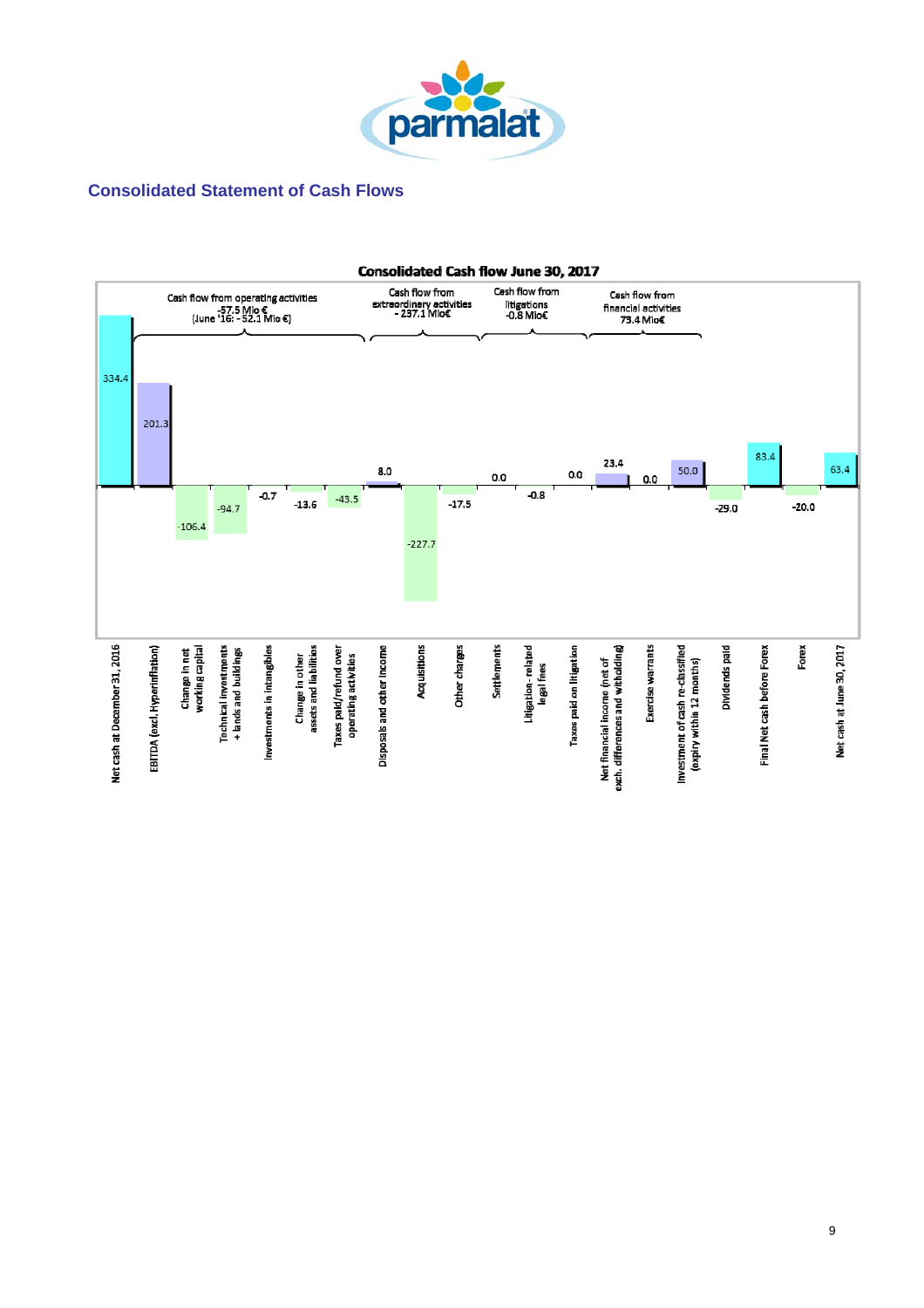

# **Parmalat Group**

#### **RECLASSIFIED CONSOLIDATED INCOME STATEMENT**

|                                                  | First half 2017<br>(A) | $\Delta$ scope of<br>consolidation | ∆ Venezuela<br>(June 2017 vs | First half 2017<br>pro forma at | First half 2016 |
|--------------------------------------------------|------------------------|------------------------------------|------------------------------|---------------------------------|-----------------|
|                                                  |                        | (June 2017 vs                      | June 2016)                   | current exchange                |                 |
|                                                  |                        | June $2016$ <sup>1</sup>           | (C)                          | rates                           |                 |
| (in millions of euros)                           |                        | (B)                                |                              | $(D=A-B-C)$                     |                 |
|                                                  |                        |                                    |                              |                                 |                 |
| <b>REVENUE</b>                                   | 3,297.5                | 54.3                               | 4.1                          | 3,239.1                         | 3,008.5         |
| Net revenue                                      | 3,274.0                | 53.9                               | 4.3                          | 3,215.8                         | 2,991.1         |
| Other revenue                                    | 23.5                   | 0.4                                | (0.2)                        | 23.3                            | 17.4            |
| <b>OPERATING EXPENSES</b>                        | (3, 109.7)             | (50.1)                             | (0.8)                        | (3,058.8)                       | (2,833.2)       |
| Purchases, services and miscellaneous costs      | (2,671.0)              | (45.8)                             | (3.7)                        | (2,621.5)                       | (2,432.2)       |
| Personnel expense                                | (438.7)                | (4.3)                              | 2.9                          | (437.3)                         | (401.0)         |
|                                                  |                        |                                    |                              |                                 |                 |
| Subtotal                                         | 187.8                  | 4.2                                | 3.3                          | 180.3                           | 175.3           |
| Impairment losses on receivables and other       |                        |                                    |                              |                                 |                 |
| provisions                                       | (2.7)                  | (0.3)                              | (0.8)                        | (1.6)                           | (3.7)           |
| <b>EBITDA</b>                                    | 185.1                  | 3.9                                | 2.5                          | 178.7                           | 171.6           |
| Depreciation, amortization and impairment losses |                        |                                    |                              |                                 |                 |
| on non-current assets                            | (93.3)                 | (0.9)                              | (1.2)                        | (91.2)                          | (80.2)          |
| Other income and expense:                        |                        |                                    |                              |                                 |                 |
| - Litigation-related legal expenses              | (1.0)                  | (0.0)                              | (0.0)                        | (1.0)                           | (1.2)           |
| - Miscellaneous income and expenses              | (2.9)                  | (0.1)                              | (0.0)                        | (2.8)                           | (6.4)           |
|                                                  |                        |                                    |                              |                                 |                 |
| <b>EBIT</b>                                      | 87.9                   | 2.9                                | 1.3                          | 83.7                            | 83.8            |
| Net financial income/(expense)                   | 0.6                    | (0.4)                              | 7.6                          | (6.6)                           | (1.0)           |
| Other income from (Charges for) equity invest.   | 1.6                    | 0.0                                | 0.0                          | 1.6                             | 0.1             |
|                                                  |                        |                                    |                              |                                 |                 |
| <b>PROFIT BEFORE TAXES</b>                       | 90.1                   | 2.5                                | 8.9                          | 78.7                            | 82.9            |
| Income taxes                                     | (59.5)                 | (0.3)                              | (18.2)                       | (41.0)                          | (37.5)          |
| PROFIT FOR THE PERIOD                            | 30 $61$                | 22                                 | (9.3)                        | 377                             | <b>45 A</b>     |

**PROFIT FOR THE PERIOD 15.4**<br><sup>1</sup> The difference in scope of consolidation between June 2017 and June 2016 refers to the yogurt operation in Australia acquired in February 2016, *Sadefox acquired in June 2016 and the La Vaquita Group acquired in March 2017.*

| Attributable to:          |       |       |       |       |       |
|---------------------------|-------|-------|-------|-------|-------|
| Non-controlling interests | (0.2) | (0.0) | 0.1   | (0.3) | (0.5) |
| Owners of the parent      | 30.4  | 2.2   | (9.2) | 37.4  | 44.9  |

#### **Continuing operations:**

| Basic earnings per share (in euros)   | 0.0164 |
|---------------------------------------|--------|
| Diluted earnings per share (in euros) | 0.0164 |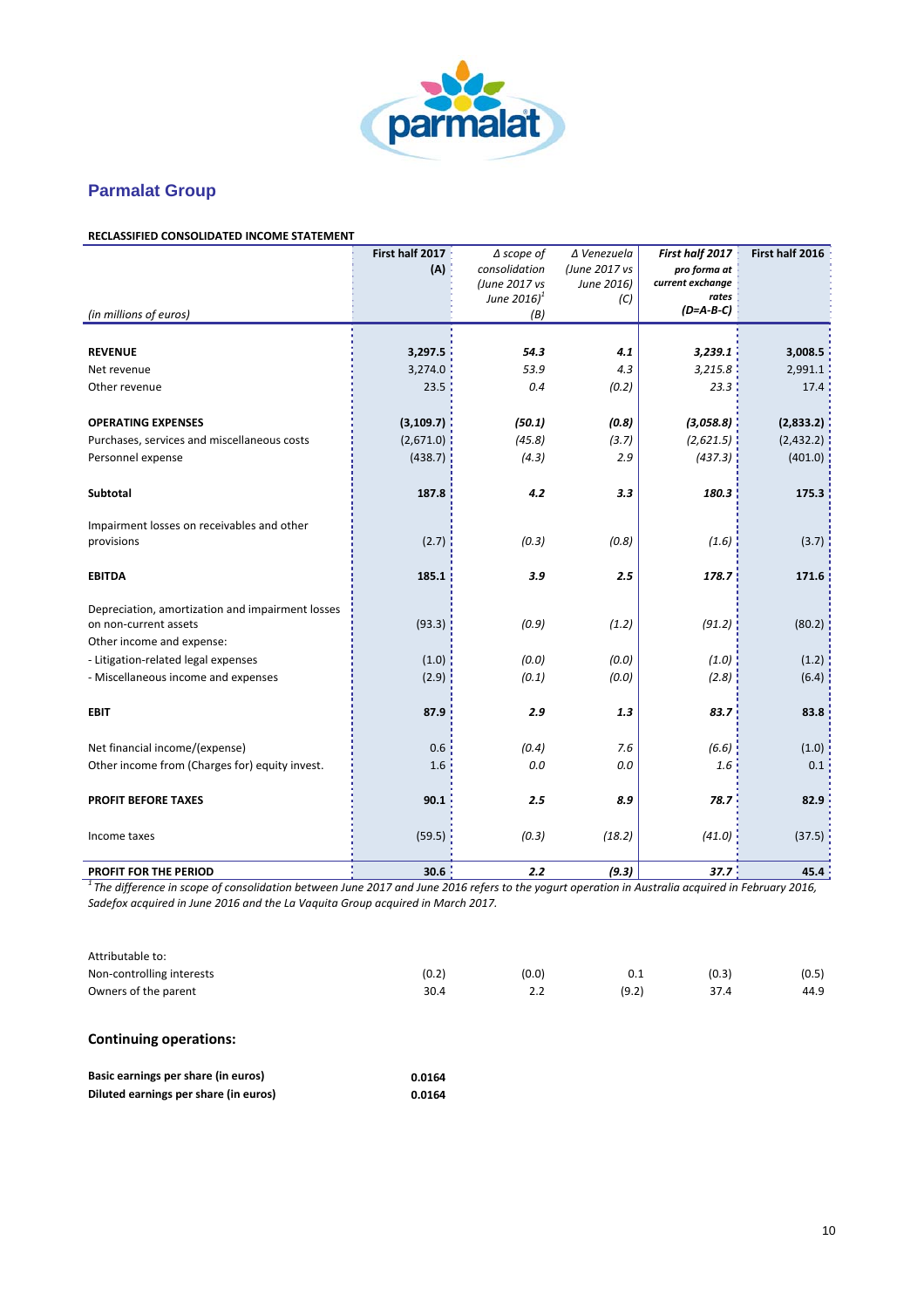

# **Parmalat Group**

| <b>RECLASSIFIED CONSOLIDATED STATEMENT OF FINANCIAL POSITION</b> |  |  |
|------------------------------------------------------------------|--|--|
|                                                                  |  |  |

| (in millions of euros)                                                                             | 6/30/17       | 12/31/16 |
|----------------------------------------------------------------------------------------------------|---------------|----------|
|                                                                                                    | 3,092.5       | 3,024.7  |
| <b>NON-CURRENT ASSETS</b>                                                                          | 1,422.2       | 1,309.5  |
| Intangible assets                                                                                  | 1,474.2       | 1,489.7  |
| Property, plant and equipment                                                                      |               | 153.5    |
| Non-current financial assets                                                                       | 123.8<br>72.3 | 72.0     |
| Deferred tax assets                                                                                |               |          |
| NON-CURRENT ASSETS HELD FOR SALE, NET OF CORRESPONDING LIABILITIES                                 | 3.4           | 0.9      |
| <b>NET WORKING CAPITAL</b>                                                                         | 542.6         | 452.2    |
| Inventories                                                                                        | 743.7         | 729.8    |
| Trade receivables                                                                                  | 579.1         | 631.2    |
| Trade payables (-)                                                                                 | (836.1)       | (937.4)  |
| Operating working capital                                                                          | 486.7         | 423.6    |
| Other assets                                                                                       | 230.8         | 226.2    |
| Other liabilities (-)                                                                              | (174.9)       | (197.6)  |
| <b>INVESTED CAPITAL NET OF OPERATING LIABILITIES</b>                                               | 3,638.5       | 3,477.8  |
| <b>EMPLOYEE BENEFITS (-)</b>                                                                       | (93.7)        | (98.7)   |
| <b>PROVISIONS FOR RISKS AND CHARGES (-)</b>                                                        | (366.3)       | (374.7)  |
| PROVISION FOR LIABILITIES FOR CONTESTED PREFERENTIAL AND PREDEDUCTION CLAIMS                       | (9.9)         | (10.0)   |
| NET INVESTED CAPITAL                                                                               | 3,168.6       | 2,994.4  |
| Covered by:                                                                                        |               |          |
| <b>EQUITY</b>                                                                                      | 3,232.0       | 3,328.8  |
| Share capital                                                                                      | 1,855.1       | 1,855.1  |
| Reserve for creditor challenges and claims of late-filing creditors convertible into share capital | 52.9          | 52.9     |
| Other reserves and retained earnings                                                               | 1,274.7       | 1,322.3  |
| Profit for the period                                                                              | 30.4          | 78.5     |
| Non-controlling interests                                                                          | 18.9          | 20.0     |
| <b>NET FINANCIAL POSITION</b>                                                                      | (63.4)        | (334.4)  |
| Loans payable to banks and other lenders                                                           | 645.5         | 694.3    |
| Other financial assets (-)                                                                         | (287.1)       | (288.6)  |
| Cash and cash equivalents(-)                                                                       | (421.8)       | (740.1)  |
| <b>TOTAL COVERAGE SOURCES</b>                                                                      | 3,168.6       | 2,994.4  |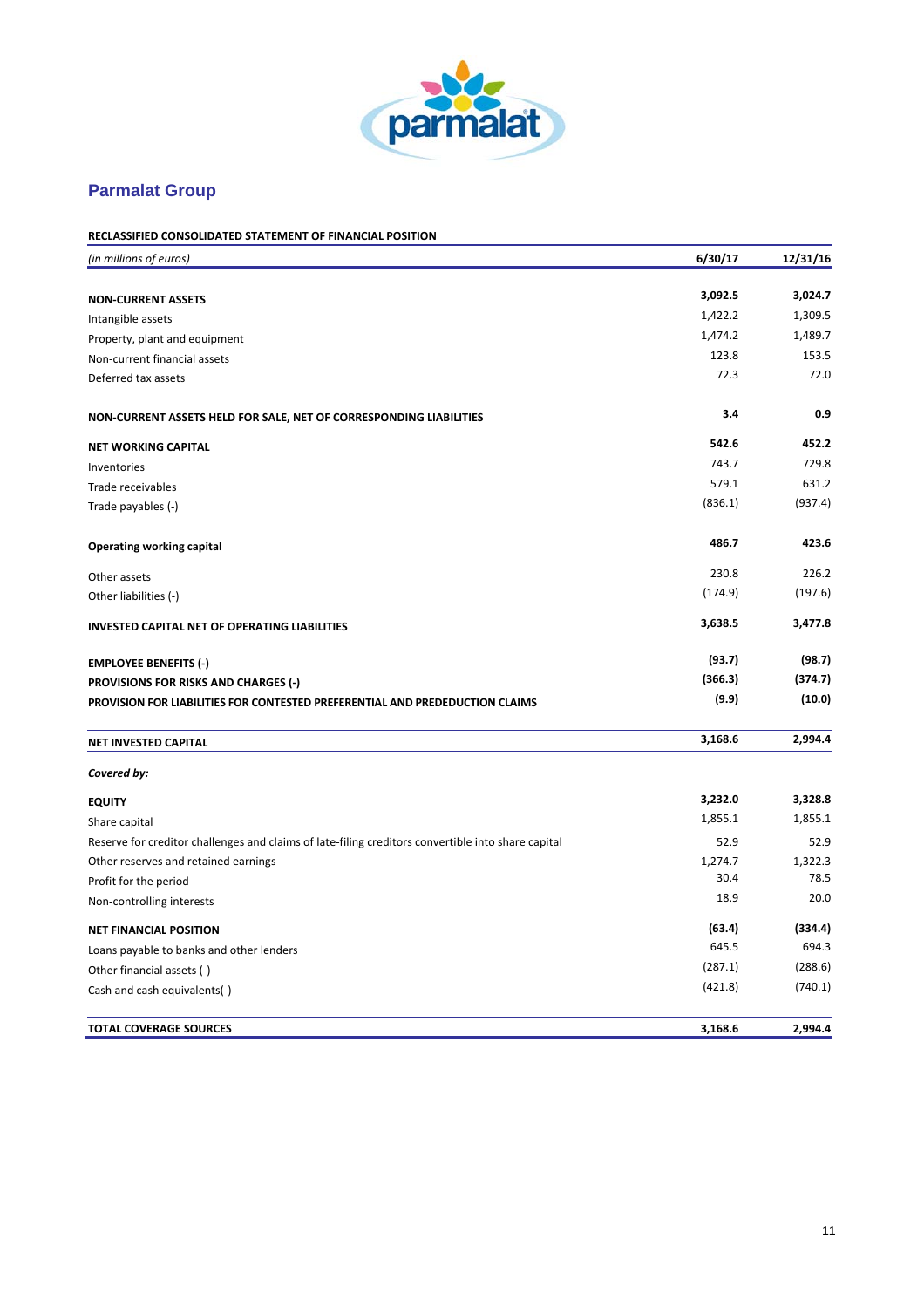

# **Parmalat Group**

### **STATEMENT OF CHANGES IN NET FINANCIAL POSITION IN THE FIRST HALF OF 2017**

| (in millions of euros)                               | First half 2017 | First half 2016 |
|------------------------------------------------------|-----------------|-----------------|
| Net financial position at beginning of period        | (334.4)         | (310.8)         |
| Changes during the period:                           |                 |                 |
| - Cash flow from operating activities for the period | (26.1)          | (31.7)          |
| - Cash flow for acquisitions                         | 227.8           | 34.8            |
| - Cash flow from other investing activities          | 45.5            | 77.7            |
| - Accrued interest expense                           | 4.1             | 8.1             |
| - Cash flow from settlements                         | 0.8             | 0.3             |
| - Dividend payments                                  | 29.0            | 33.0            |
| - Miscellaneous items                                | (30.1)          | (1.7)           |
| - Translation effect                                 | 20.0            | 7.1             |
| Total changes during the period                      | 271.0           | 127.6           |
| Net financial position at end of period              | (63.4)          | (183.2)         |

#### **BREAKDOWN OF NET FINANCIAL POSITION**

| (in millions of euros)                   | 6/30/17 | 12/31/16 |
|------------------------------------------|---------|----------|
| Loans payable to banks and other lenders | 645.5   | 694.3    |
| Other financial assets (-)               | (287.1) | (288.6)  |
| Cash and cash equivalents (-)            | (421.8) | (740.1)  |
| <b>Net financial position</b>            | (63.4)  | (334.4)  |

### **RECONCILIATION OF CHANGE IN NET FINANCIAL POSITION TO THE STATEMENT OF CASH FLOWS (Cash and Cash Equivalents)**

| (in millions of euros)                             | Cash and cash<br>equivalents | Other<br>financial<br>assets | Gross<br>indebtedness | <b>Net financial</b><br>position |
|----------------------------------------------------|------------------------------|------------------------------|-----------------------|----------------------------------|
| <b>Opening balance</b>                             | (740.1)                      | (288.6)                      | 694.3                 | (334.4)                          |
| Cash flow from operating activities for the period | (26.1)                       |                              |                       | (26.1)                           |
| Cash flow for acquisitions                         | 212.0                        | (0.2)                        | 16.0                  | 227.8                            |
| Cash flow from other investing activities          | 48.3                         | (2.8)                        |                       | 45.5                             |
| New borrowings                                     | (139.3)                      |                              | 139.3                 |                                  |
| Loan repayments                                    | 170.0                        |                              | (170.0)               |                                  |
| Accrued interest expense                           | ۰                            |                              | 4.1                   | 4.1                              |
| Cash flow from settlements                         | 0.8                          |                              |                       | 0.8                              |
| Dividend payments                                  | 29.0                         | $\overline{\phantom{0}}$     |                       | 29.0                             |
| Miscellaneous items                                |                              |                              | (30.1)                | (30.1)                           |
| <b>Translation effect</b>                          | 23.6                         | 4.5                          | (8.1)                 | 20.0                             |
| <b>Closing balance</b>                             | (421.8)                      | (287.1)                      | 645.5                 | (63.4)                           |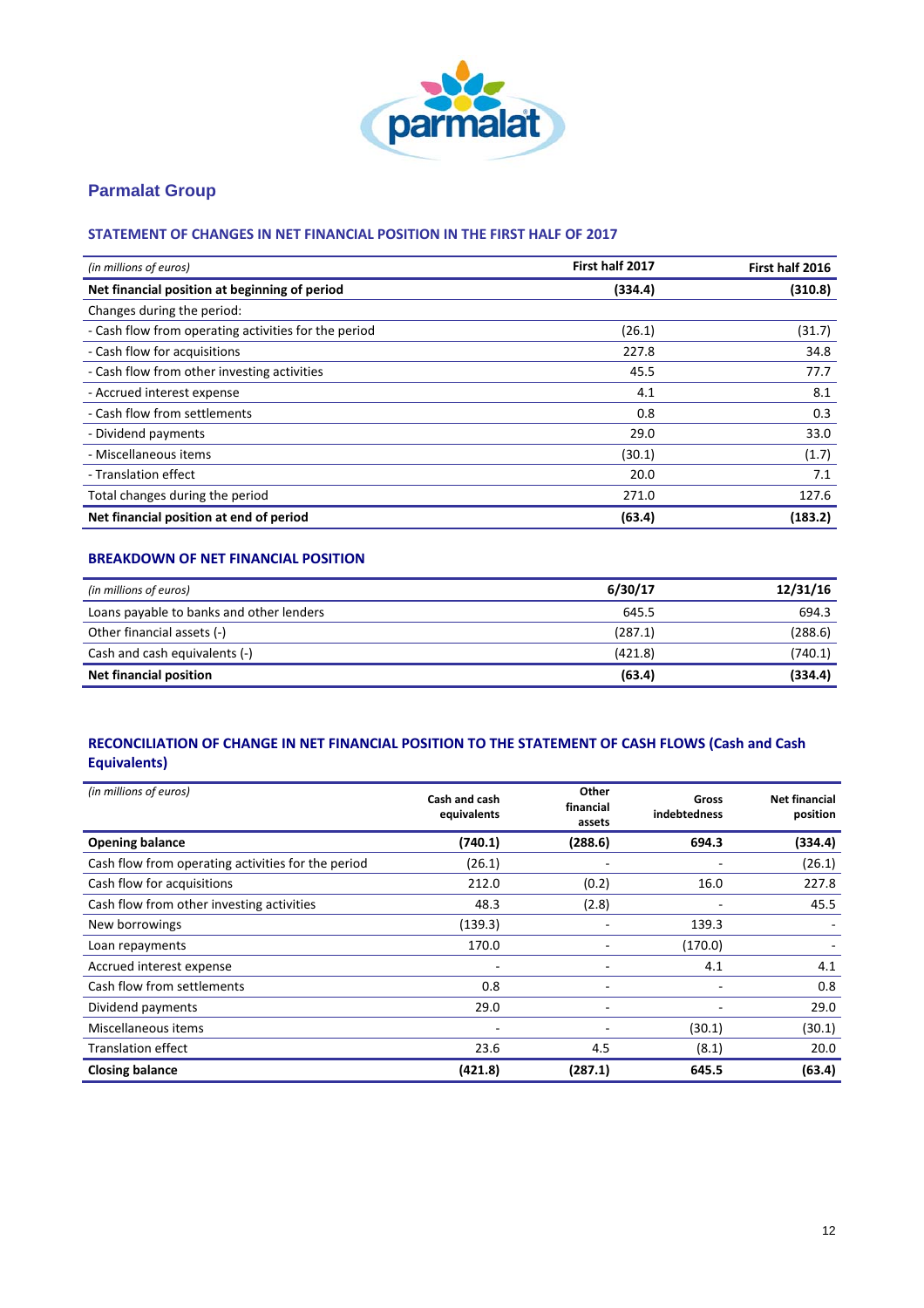

# **Parmalat S.p.A.**

# **RECLASSIFIED INCOME STATEMENT**

| (in millions of euros)                                                                              | First half 2017 | First half 2016 |
|-----------------------------------------------------------------------------------------------------|-----------------|-----------------|
| <b>REVENUE</b>                                                                                      | 443.6           | 441.2           |
| Net revenue                                                                                         | 425.5           | 424.6           |
| Other revenue                                                                                       | 18.1            | 16.6            |
|                                                                                                     |                 |                 |
| <b>OPERATING EXPENSES</b>                                                                           | (412.2)         | (403.7)         |
| Purchases, services and miscellaneous costs                                                         | (352.2)         | (341.7)         |
| Personnel expense                                                                                   | (60.0)          | (62.0)          |
| Subtotal                                                                                            | 31.4            | 37.5            |
| Impairment losses on receivables and other provisions                                               | (1.4)           | (1.6)           |
| <b>EBITDA</b>                                                                                       | 30.0            | 35.9            |
| Depreciation, amortization and impairment losses on non-current assets<br>Other income and expense: | (11.7)          | (12.6)          |
| - Litigation-related legal expenses                                                                 | (1.0)           | (1.2)           |
| - Miscellaneous income and expense                                                                  | (2.5)           | (2.9)           |
|                                                                                                     |                 |                 |
| <b>EBIT</b>                                                                                         | 14.8            | 19.2            |
| Net financial income/(expense)                                                                      | 5.5             | 5.4             |
| Other income from (Charges for) equity investments                                                  | 5.6             | 5.7             |
| <b>PROFIT BEFORE TAXES</b>                                                                          | 25.9            | 30.3            |
| Income taxes                                                                                        | (8.2)           | (8.3)           |
| PROFIT FOR THE PERIOD                                                                               | 17.7            | 22.0            |